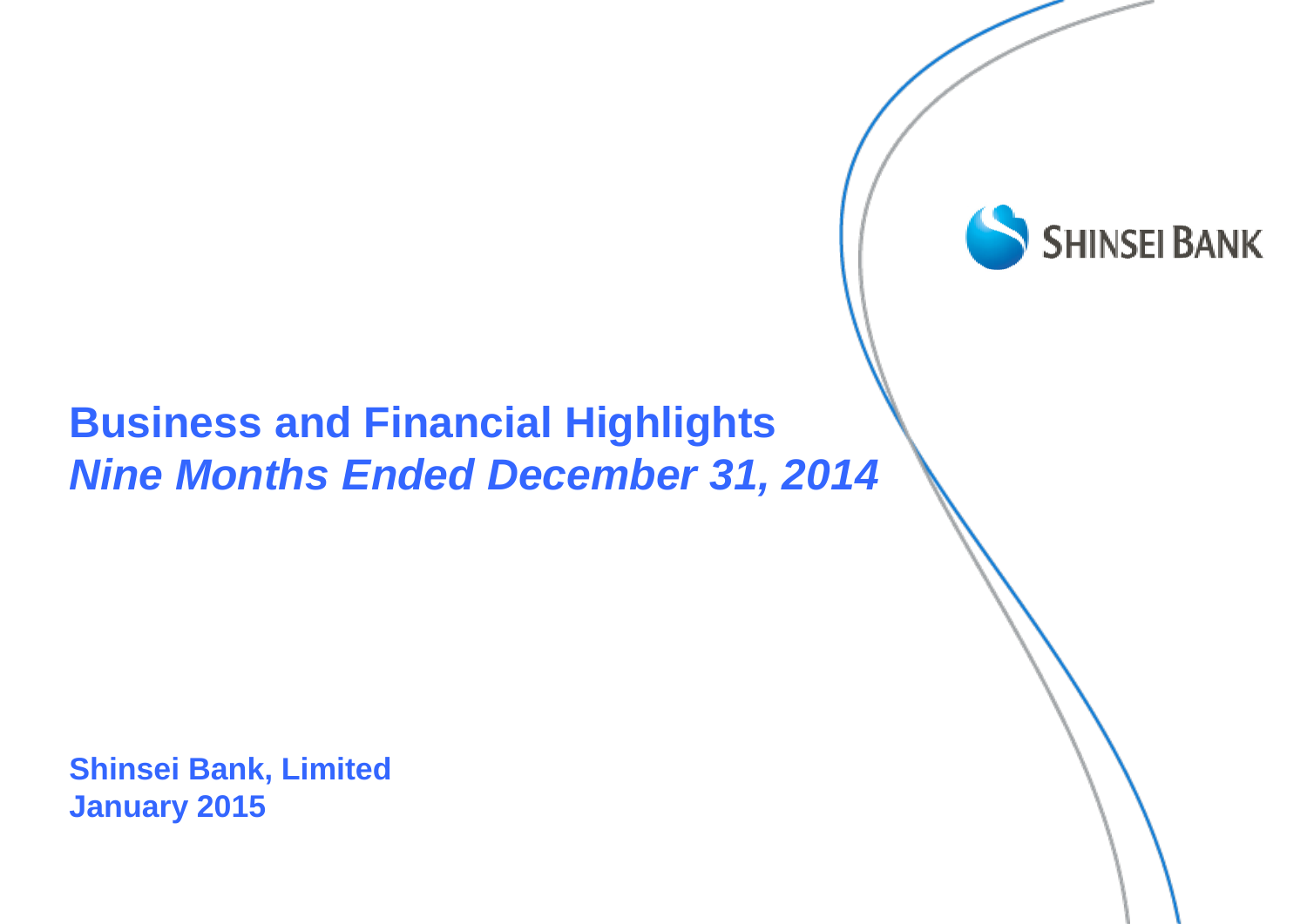

|                                                                       | <b>P3</b>      |
|-----------------------------------------------------------------------|----------------|
| ■ Q3 FY2014 Results: Financial Summary ------------------------------ | <b>P4</b>      |
|                                                                       | <b>P5</b>      |
|                                                                       | P <sub>9</sub> |
|                                                                       | <b>P10</b>     |
|                                                                       |                |
|                                                                       |                |
|                                                                       |                |

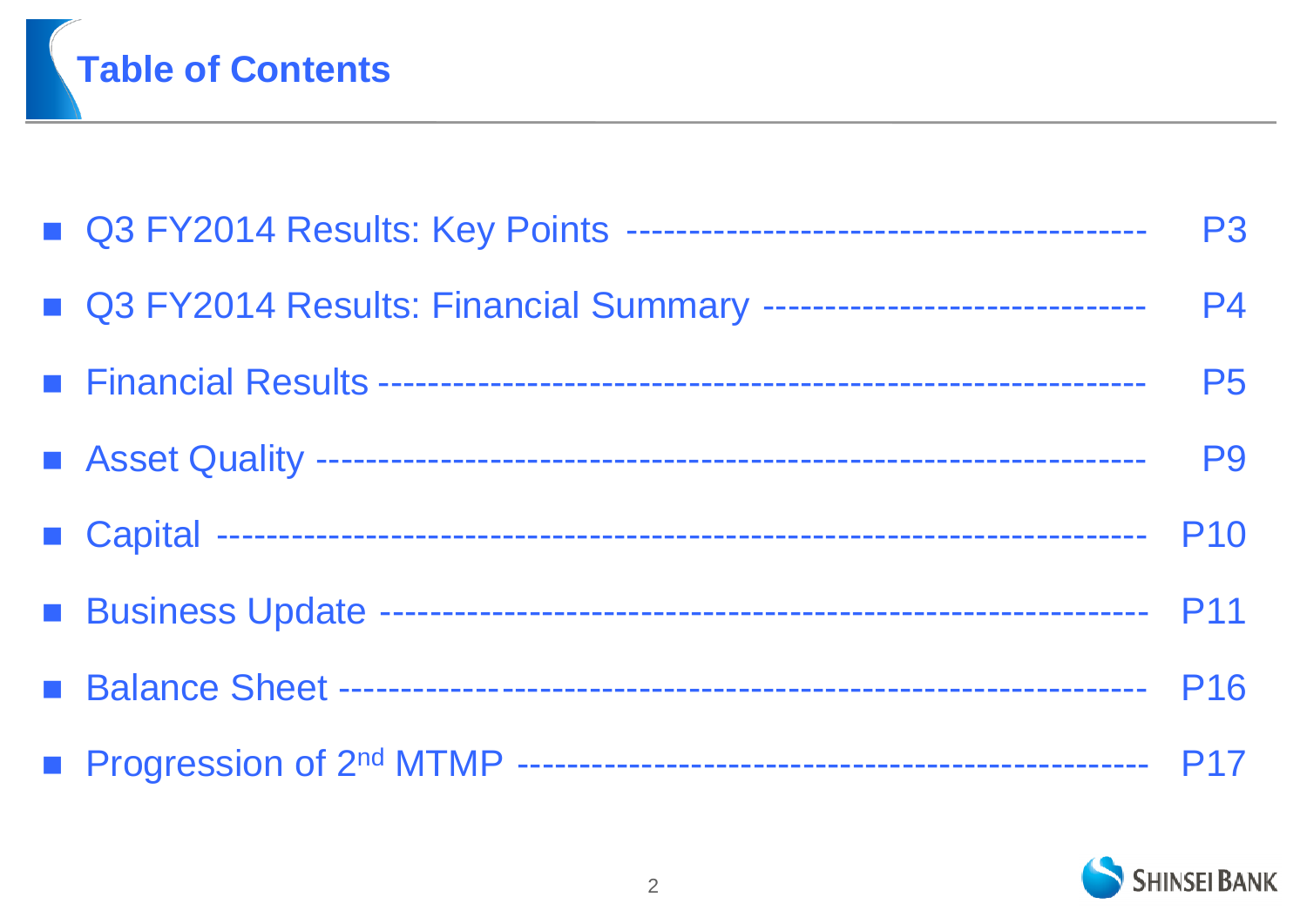# **Q3 FY2014 Results: Key Points**

**Consolidated net income of 52.3 billion yen was recorded for Q3 of FY 2014, increased JPY24.6 billion (+89%) compared to JPY27.7 billion recorded for Q3 of FY2013; Progression toward original full year target at approx. 95%**

**3**

**2**

**1**

Consolidated Net Income: JPY52.3 billion (Q3 FY2013: JPY27.7 billion)

Consolidated Cash Basis Net Income: JPY58.1 billion (Q3 FY2013: JPY34.2 billion)

**Reflecting strong business results, FY2014 full year net income forecast revised upwards from JPY55.0 billion to JPY63.0 billion**

Revised FY2014 Consolidated Net Income Forecast: JPY63.0 billion (+JPY8.0 billion/+15%)

Revised FY2014 Consolidated Cash Basis Net Income Forecast: JPY70.0 billion (+JPY8.0 billion/+13%)

### **Capital policy is a key management issue**

 We seek to improve cash returns to shareholders while pursuing the accumulation of a sufficient level of retained earnings as a public fund injected bank.

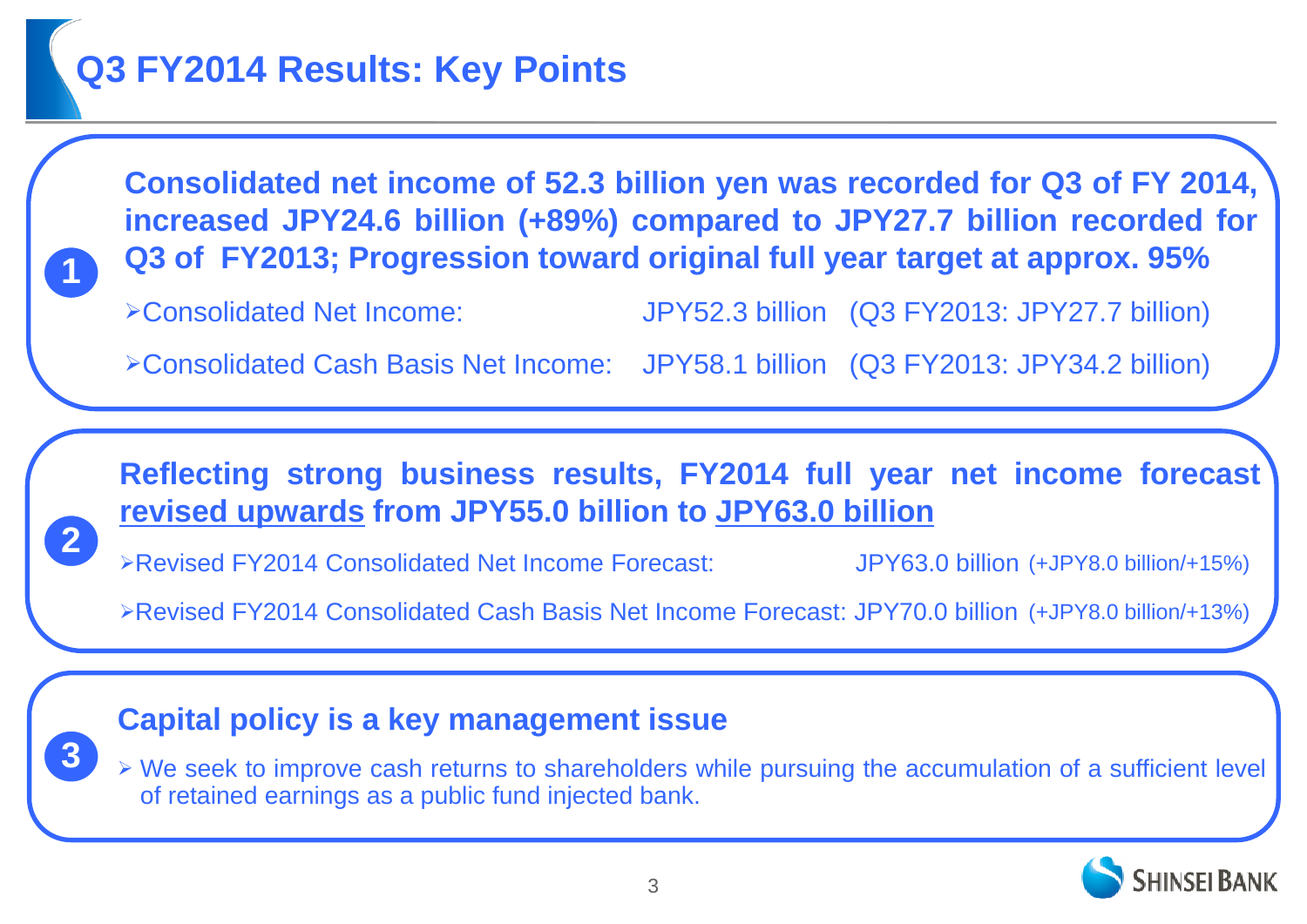# **Q3 FY2014 Results: Financial Summary**

(JPY billion)

| <b>[Consolidated]</b>                                               |                     | Q3 FY2013<br>(9 months)<br>(A) | <b>Q3 FY2014</b><br>(9 months)<br>(B) | Change<br>$(B-A)$ |
|---------------------------------------------------------------------|---------------------|--------------------------------|---------------------------------------|-------------------|
|                                                                     | Net Interest Income | 82.5                           | 97.6                                  | $+15.0$           |
|                                                                     | Noninterest Income  | 69.5                           | 78.0                                  | $+8.4$            |
|                                                                     | Revenue             | 152.1                          | 175.6                                 | $+23.5$           |
| <b>Expenses</b>                                                     |                     | $-99.4$                        | $-105.4$                              | $-5.9$            |
| <b>Ordinary Business Profit</b>                                     |                     | 52.6                           | 70.2                                  | $+17.5$           |
| <b>Net Credit Costs</b>                                             |                     | $-0.6$                         | $-5.7$                                | $-5.0$            |
| Provision for Reserve for<br><b>Losses on Interest</b><br>Repayment |                     | $-13.6$                        | $-0.8$                                | $+12.7$           |
| Net Income                                                          |                     | 27.7                           | 52.3                                  | $+24.6$           |
| Cash Basis Net Income <sup>1</sup>                                  |                     | 34.2                           | 58.1                                  | $+23.9$           |
| [Nonconsolidated]                                                   |                     |                                |                                       |                   |
| <b>Net Business Profit</b>                                          |                     | 16.9                           | 31.1                                  | $+14.1$           |
| Net Income                                                          |                     | 21.8                           | 35.7                                  | $+13.9$           |

#### Q3 FY2014 Results: Financial Summary

#### ■ Net Interest Income

Progression toward original target (JPY125.0 billion) at 78%. Even discounting one-time gain factors (JPY9.2 billion) net interest income of JPY88.4 billion recorded, increased from JPY82.5 billion recorded Q3 FY 2013.

#### Noninterest Income

Progression toward original target (JPY115.0 billion) at 68% with noninterest income of JPY78.0 billion recorded, increased JPY8.4 billion versus JPY69.5 billion recorded Q3 FY 2013.

#### **Expenses**

Increased versus Q3 FY 2013 to JPY105.4 billion due to the investment of management resources in focus areas and increases in personnel and advertising.

**Net Credit Costs** 

Increased from JPY0.6 billion in Q3 FY 2013 to JPY5.7 billion primarily due to an increase in general reserves for loan losses corresponding to the growth of the Bank's consumer finance loan balance.

Reserve for Losses on Interest Repayment Provisioning

Reserves of JPY0.8 billion provisioned for APLUS FINANCIAL, compared to JPY13.6 provisioned for SHINKI and Shinsei Financial in the previous fiscal year.

#### FY2014 Results Forecasts

- Consolidated Net Income Forecast Revised Upwards: JPY55.0 billion  $\rightarrow$  JPY63.0 billion
- Consolidated Cash Basis Net Income Forecast Revised Upwards: JPY62.0 billion  $\rightarrow$  JPY70.0 billion

#### **Reasons for Revision**

Due to the strong business results up to 3Q FY2014, as well as the expectation that net credit costs will be less than the original forecast

<sup>1</sup> Cash basis net income is calculated by excluding amortization of goodwill and other intangible assets, net of tax benefit

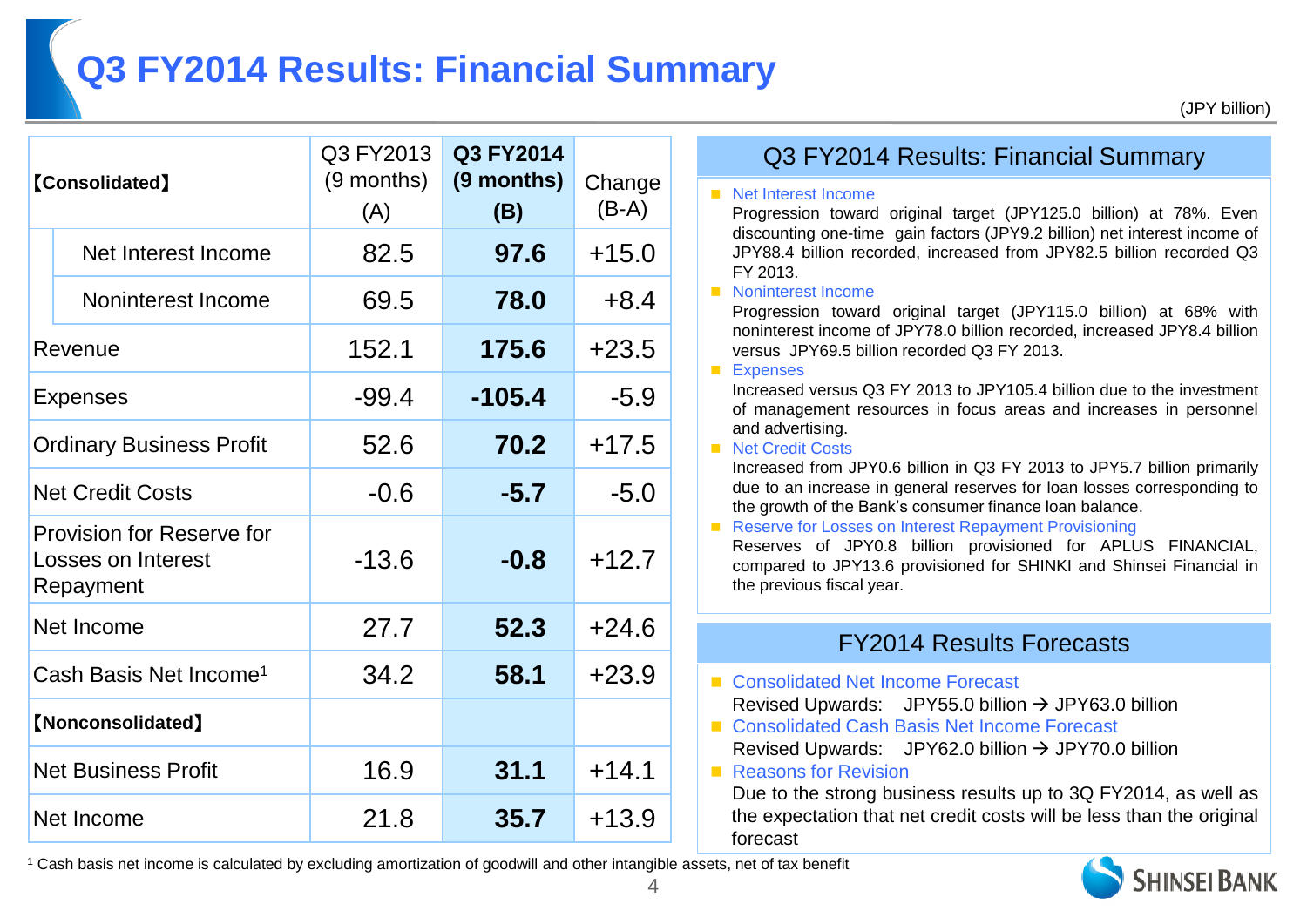### **Financial Results: Net Interest Income (Growth/Decline Factors)**

(Consolidated, JPY billion)

Net interest income excluding one-time gain factors (JPY9.2 billion) was JPY88.4 billion, increased JPY5.9 billion compared to JPY82.5 billion recorded in Q3 FY2013. ■ In addition to an improvement in funding costs, interest income increased JPY3.0 billion due to increase of combined loan balance of Shinsei Financial and Shinsei Bank Card Loan Lake.

#### Net Interest Income Growth/Decline Factors

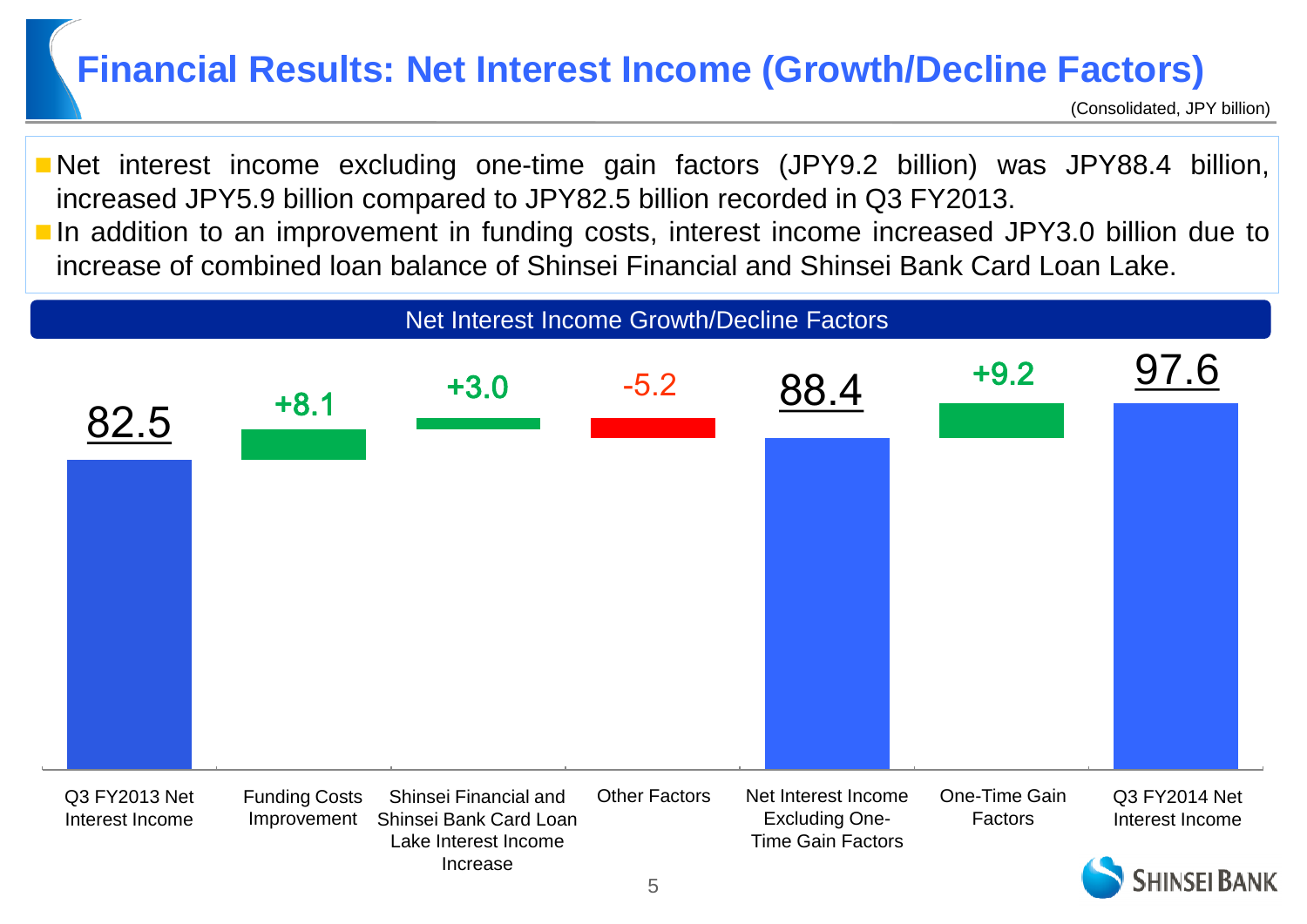# **Financial Results: Net Interest Margin**

**NIM** maintained at 2.24%, even with the exclusion of one-time gain factors.

Significant improvement in retail funding costs from 0.43% to 0.23% while maintaining average deposit balance of approx. JPY5 trillion.

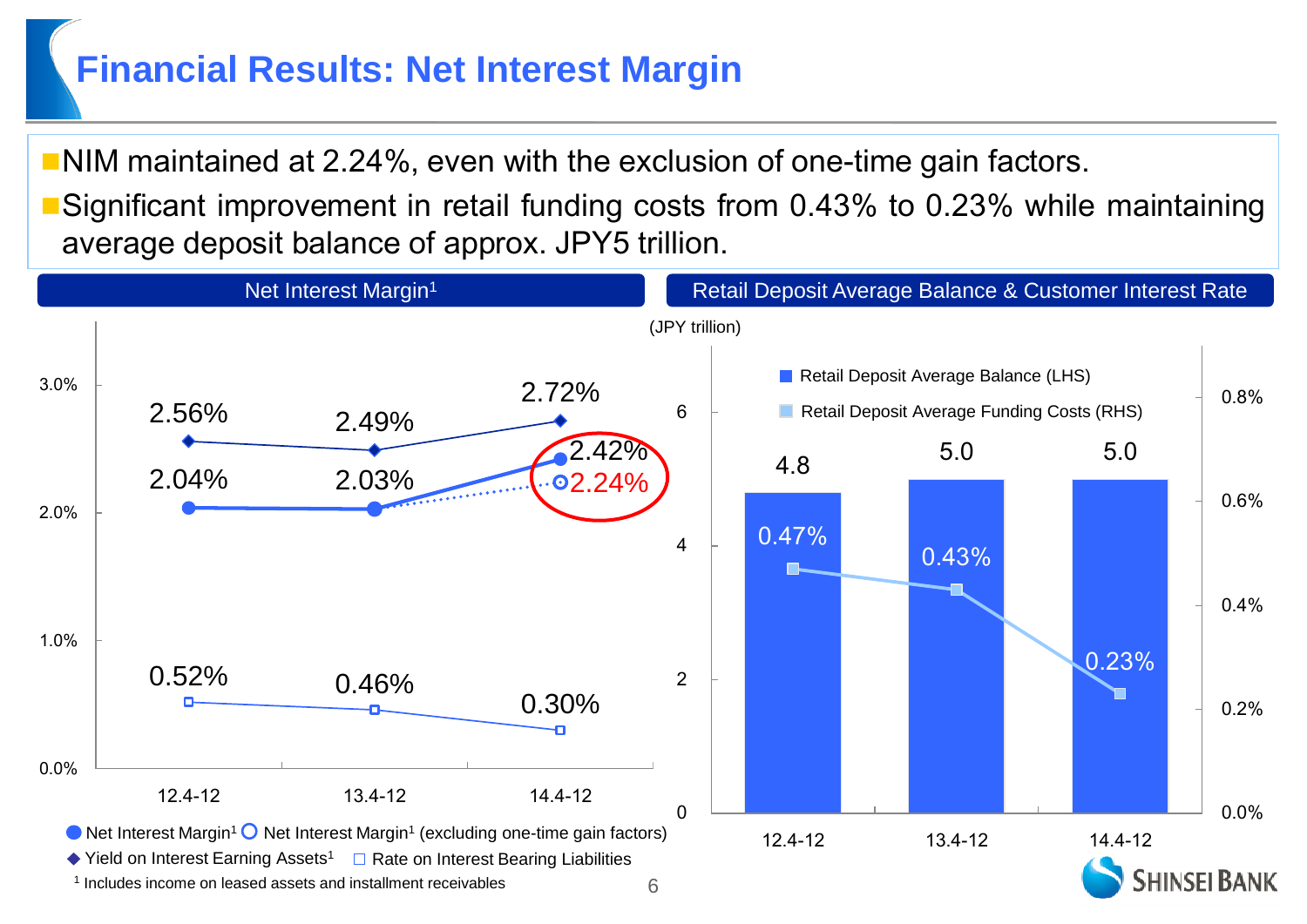### **Financial Results: Noninterest Income**

(Consolidated, JPY billion)

- Noninterest income grew to JPY78.0 billion, an increase of JPY8.4 billion compared to JPY69.5 billion recorded in Q3 FY2013.
- Income on leased assets and installment receivables increased steadily due mainly to growth in the shopping credit business of APLUS FINANCIAL.
- Corporate/Other noninterest income significantly increased due to improvement in ALM operations.

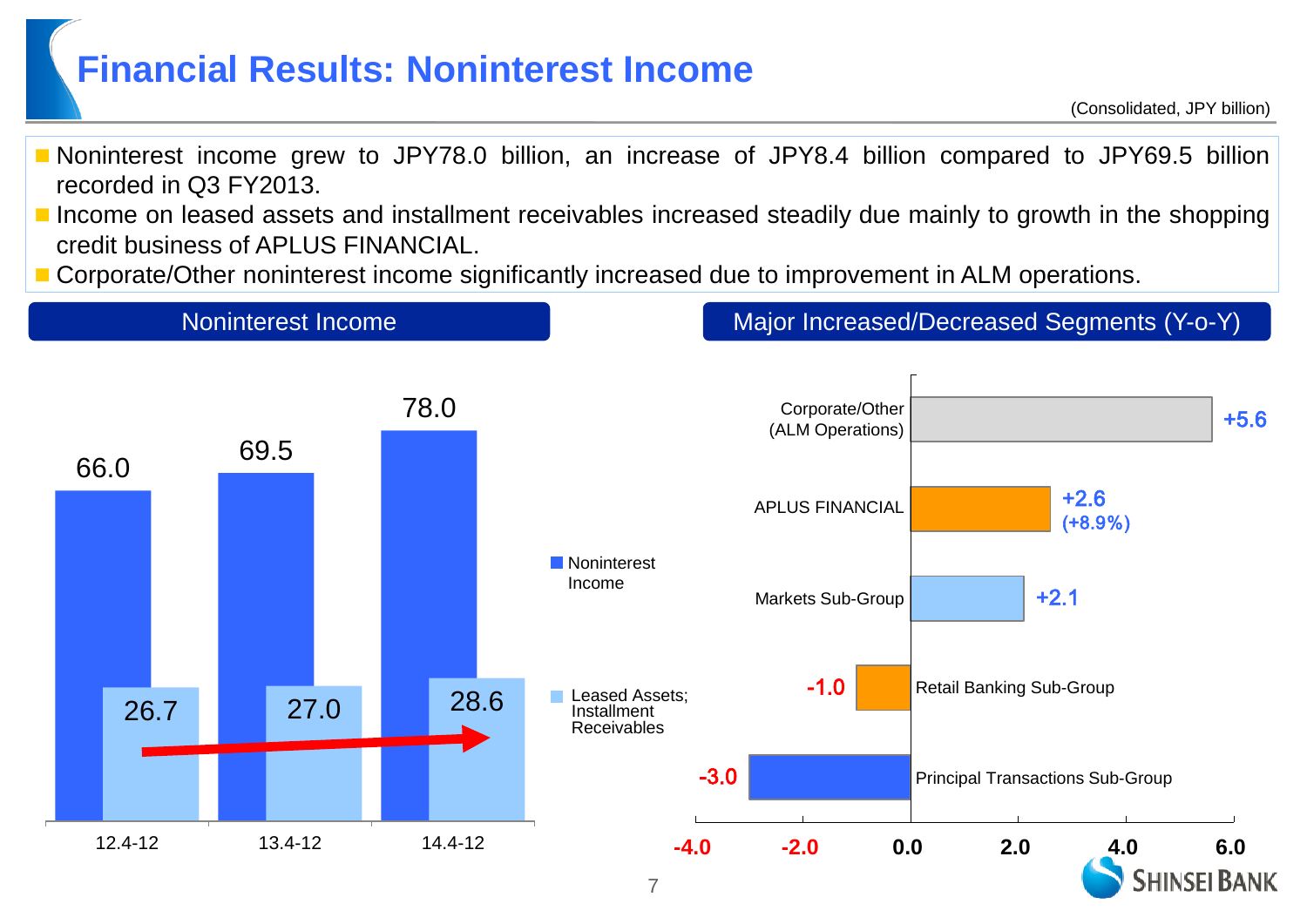### **Financial Results: Expenses; Expense to Revenue Ratio**

(Consolidated, JPY billion)

- Expenses, while the promotion of rationalization across all business lines was continued, due to increases in personnel, advertising costs and the investment of management resources necessary to grow the customer base, increased by JPY5.9 billion versus Q3 FY2013 to JPY105.4 billion.
- **Nanagement commits to improving expense to revenue ratio to between 50%-60% as targeted in the 2<sup>nd</sup>** MTMP.



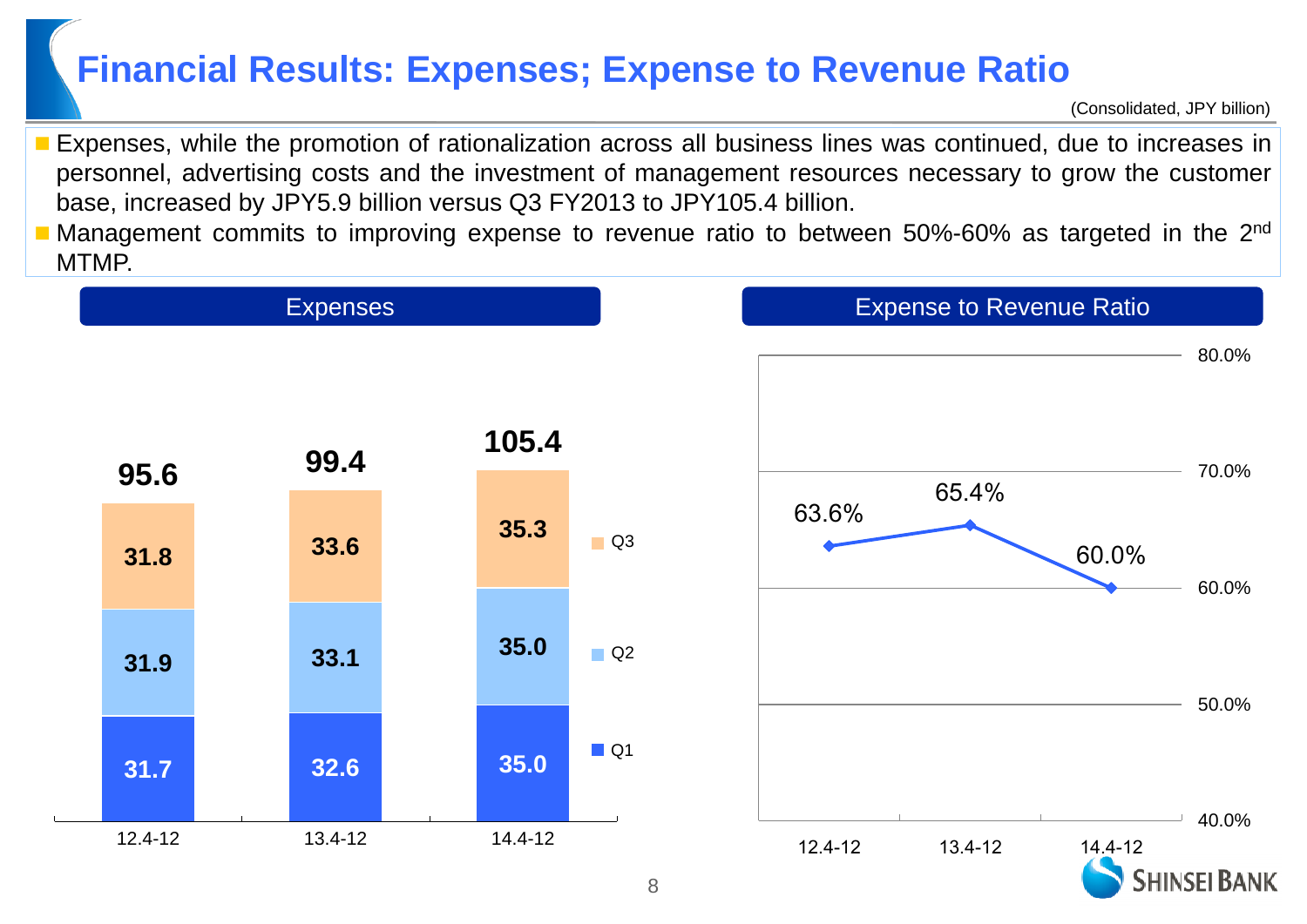### **Asset Quality: Nonperforming Loans/Net Credit Costs**

- Significant progress made in NPL disposal, and NPL ratio as of Dec. 31, 2014 was 1.99%.
- Net credit recoveries recorded in the Institutional Group primarily due to progress in the disposal of NPLs.
- In the Individual Group, net credit costs increased reflecting loan growth; overall asset quality remains stable.

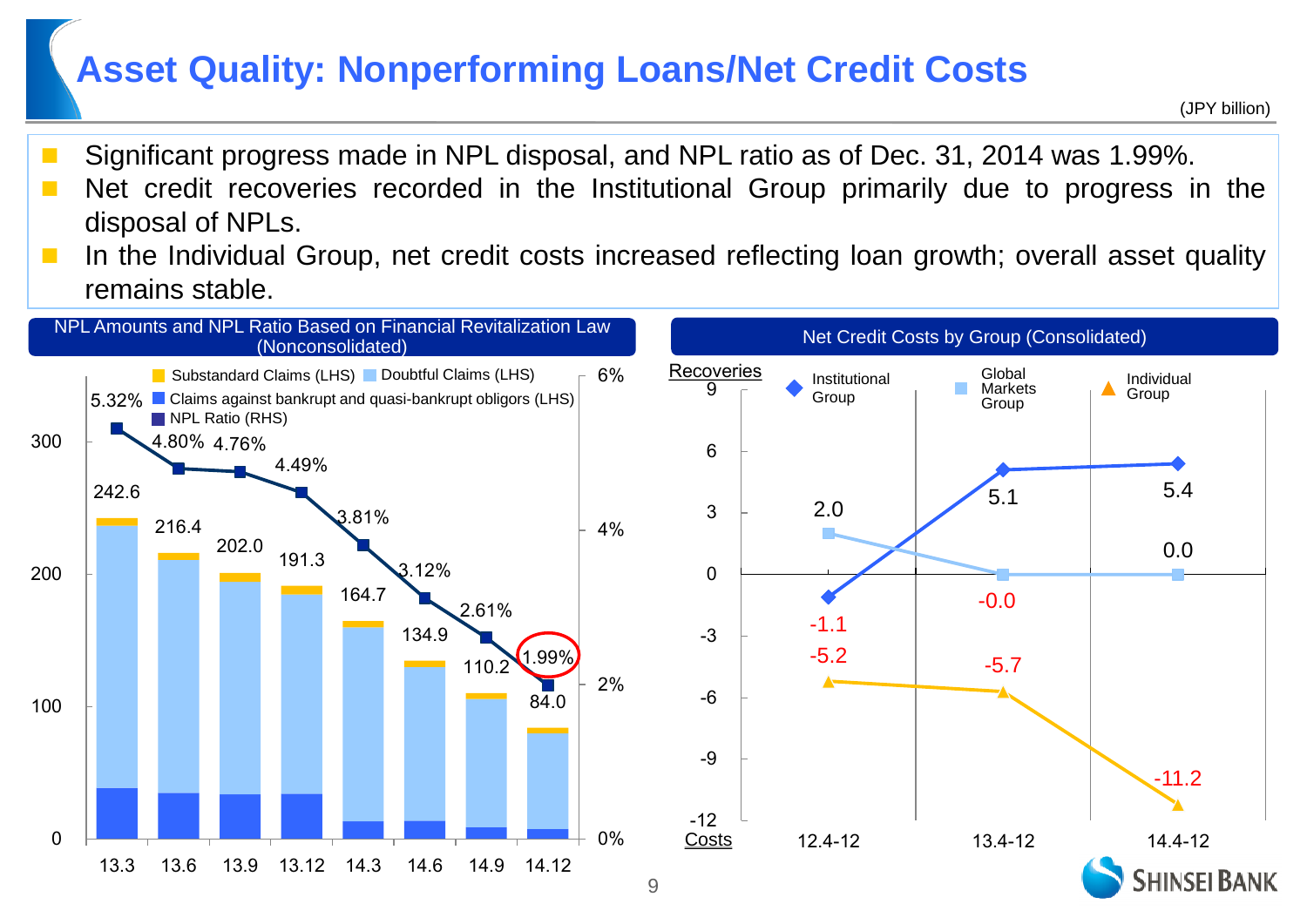

Basel III domestic standard core capital adequacy ratio was 14.20%, improved compared to March 31, 2014 (13.58%).

■Basel III international standard fully loaded Common Equity Tier I ratio at 11.2%.

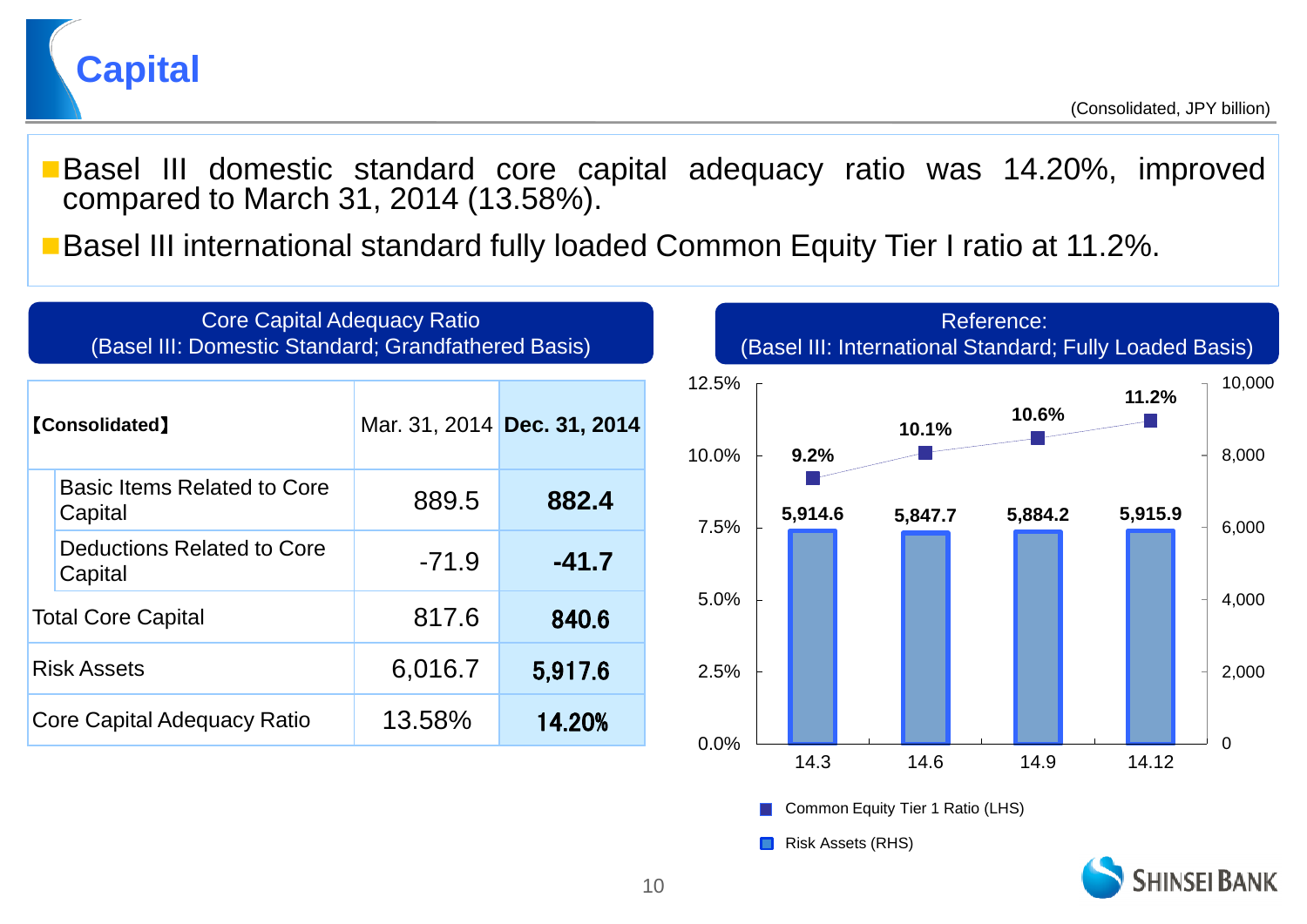### **Business Update: Unsecured Personal Loan Business (Lake)**

(JPY billion)

- **Acquisition of new customers remains strong even while maintaining strict credit standards.**
- Together with the growth of total customers, the loan balance continues to grow stably at a rate (annualized: 7.6%) greater than the previous year (6.4%).



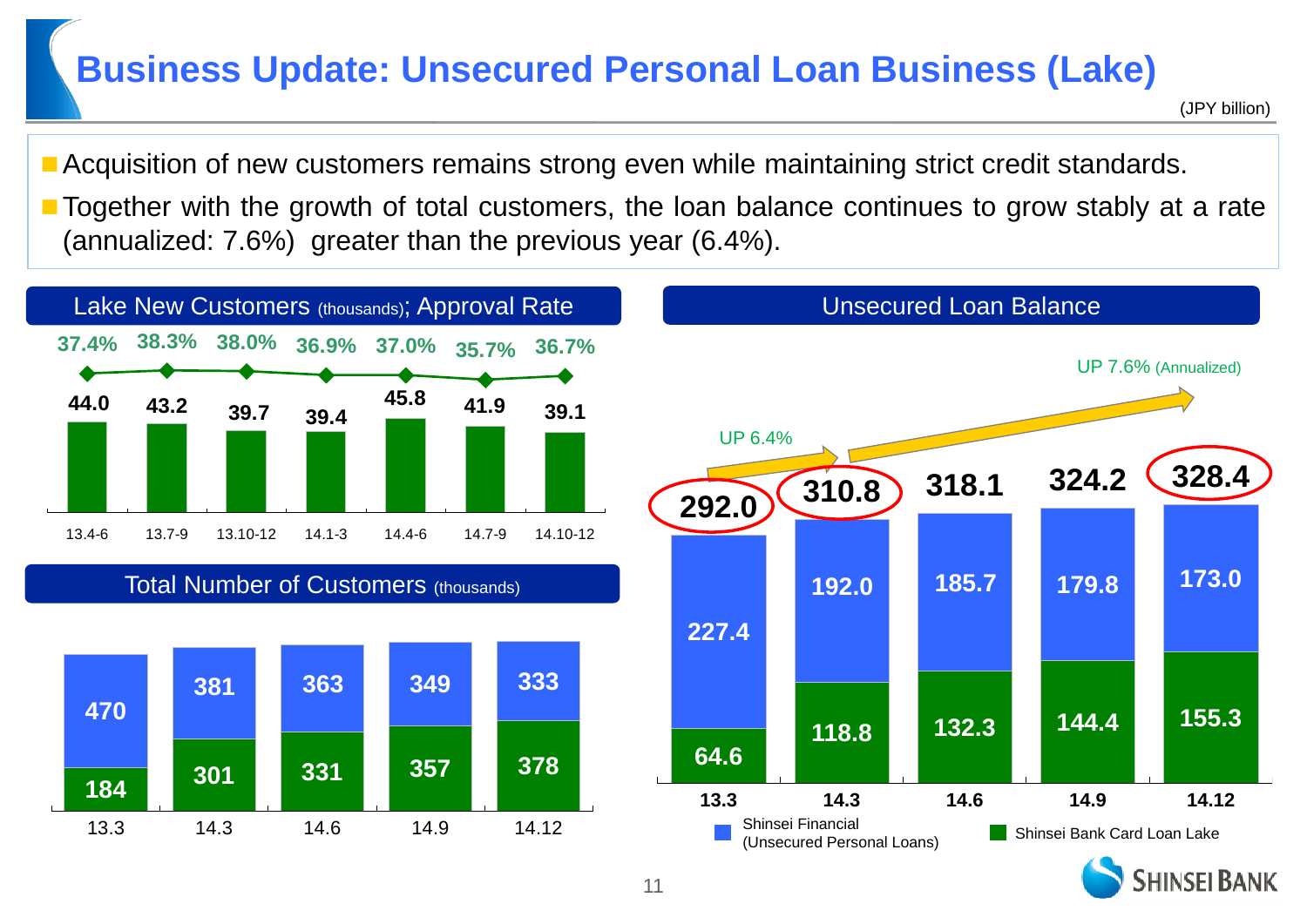# **Business Update: Unsecured Personal Loan Business (Lake)**

(Consolidated, JPY billion)

**Lake business contributes approx. 42% of interest income from overall loan portfolio. ROA** improved to 4.1% compared to same period previous year due to steady growth of average loan balance.

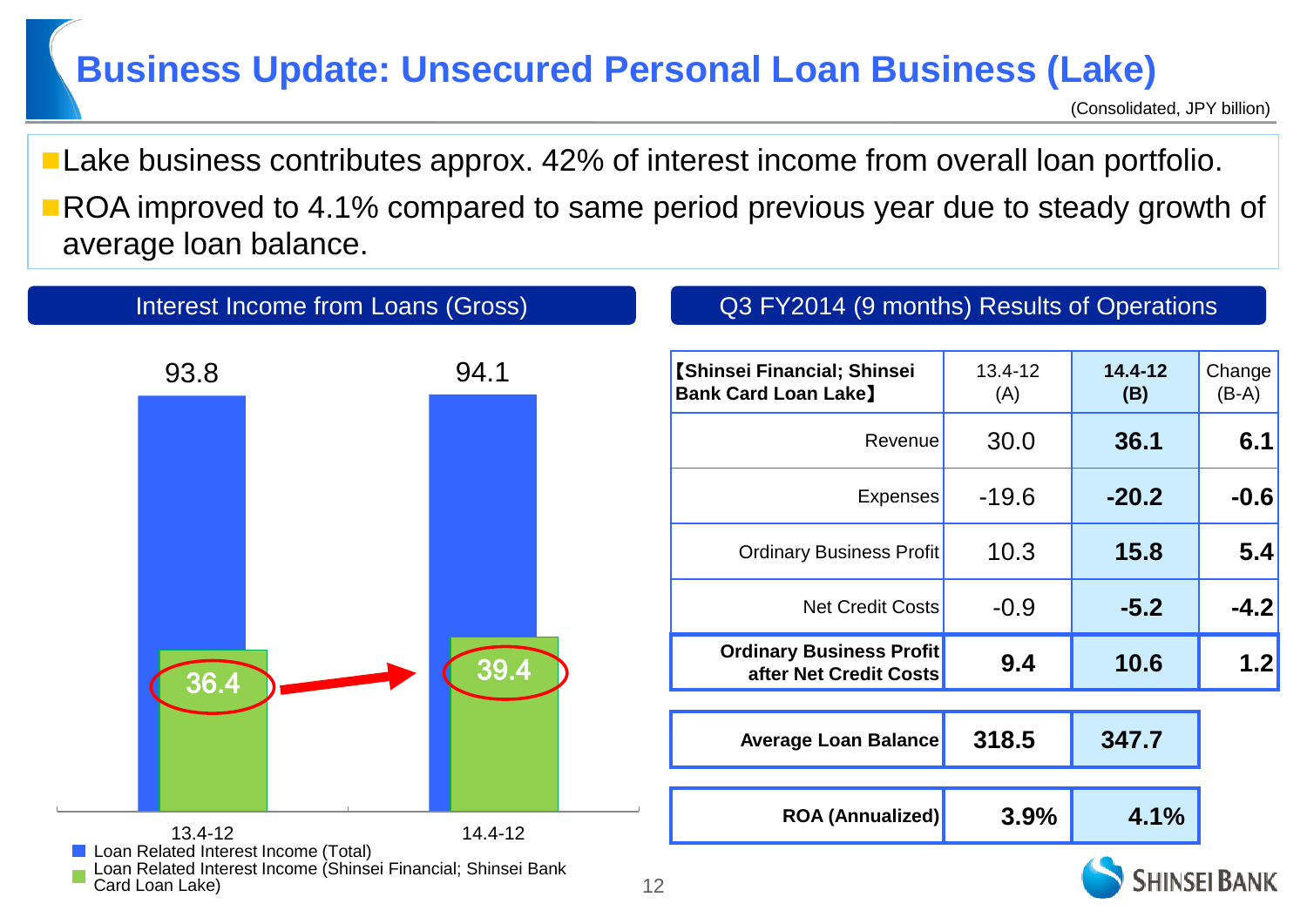### **Business Update: Individual Business**

(JPY billion)

- Housing loans grew stably due to the appeal of unique product features rather than interest rates.
- Focusing on refinancing, as well as new disbursements by expanding the developer channel.



#### APLUS FINANCIAL (Shopping Credit; Credit Cards)

 $\blacksquare$  Stable growth of operating assets<sup>1</sup> in main businesses of shopping credit and credit cards.



#### Housing Loans **Assets Under Management Assets Under Management**

- Core Customers: 2.72 million (Dec. 31, 2014)
- In addition to stable retail deposits, due to firm sales of mutual funds and structured bonds, total assets under management saw firm growth.



#### Grey Zone Repayment (Shinsei Financial and SHINKI)

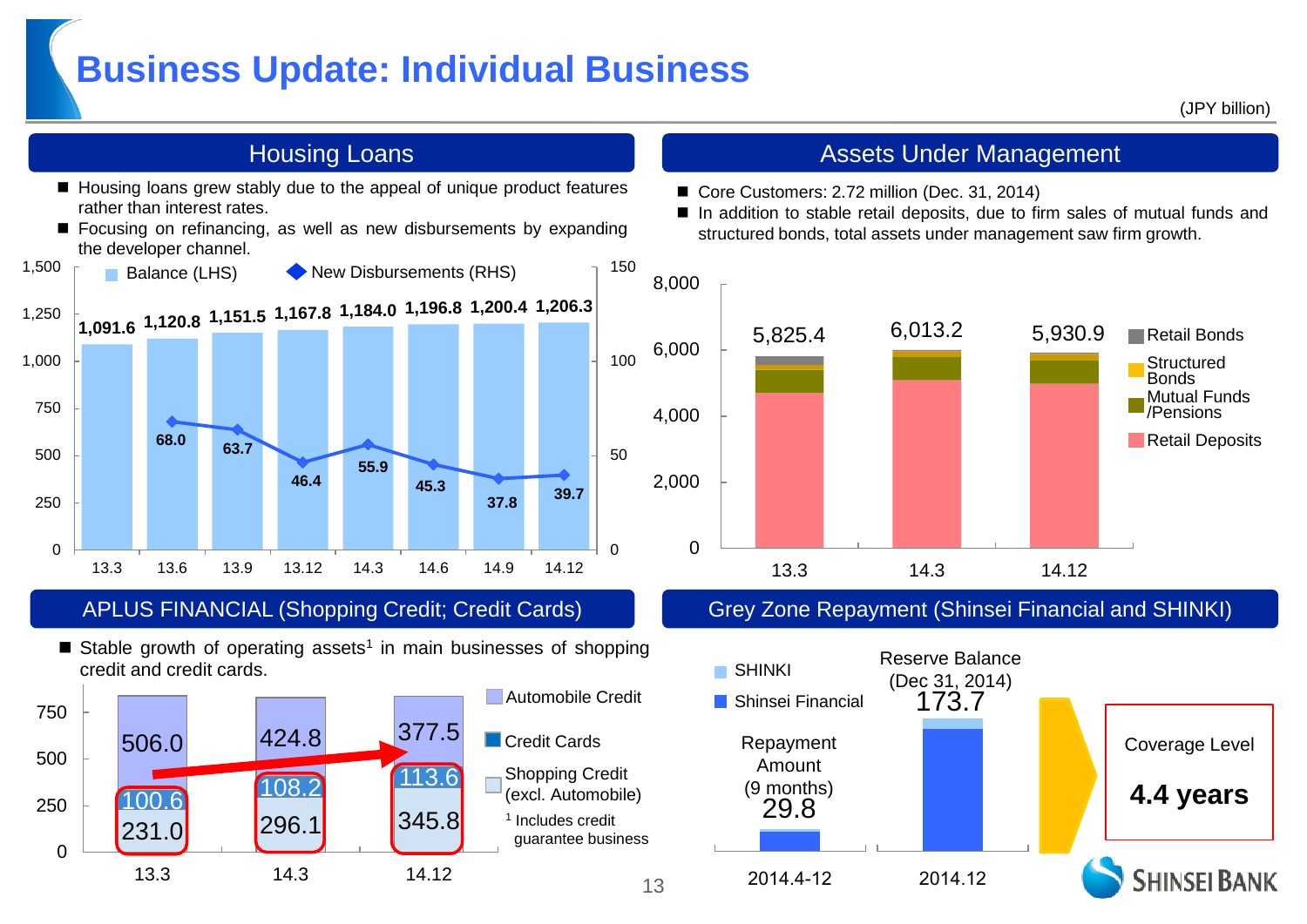### **Business Update: Institutional Business**

**In the Institutional Business, in addition to maintaining the steady balance growth of lending to** corporates, OBP after net credit costs increased vs. Q3 FY2013.

**In Principal Transactions, collections on existing claims progressed, and profits increased** significantly vs. Q3 FY2013.



| <b>[Institutional Business]</b>   | $13.4 - 12(A)$ | $14.4 - 12(B)$ | Change<br>$(B-A)$ |
|-----------------------------------|----------------|----------------|-------------------|
| Revenue                           | 9.5            | 10.3           | 0.7               |
| <b>Expenses</b>                   | $-4.8$         | $-5.1$         | $-0.2$            |
| <b>Ordinary Business Profit</b>   | 4.7            | 5.1            | 0.4               |
| <b>Net Credit Costs</b>           | $-0.7$         | 0.4            | 1.1               |
| <b>OBP after Net Credit Costs</b> | 3.9            | 5.5            | 1.5               |

| <b>[Principal Transactions]</b>   | 13.4-12 $(A)$ | $14.4 - 12(B)$ | Change<br>$(B-A)$ |
|-----------------------------------|---------------|----------------|-------------------|
| Revenue                           | 13.4          | 18.6           | 5.2               |
| Expenses                          | $-3.1$        | $-3.5$         | $-0.4$            |
| <b>Ordinary Business Profit</b>   | 10.3          | 15.0           | 4.7               |
| <b>Net Credit Costs</b>           | $-0.0$        | $-0.0$         | $-0.0$            |
| <b>OBP after Net Credit Costs</b> | 10.3          | 15.0           | 4.6               |

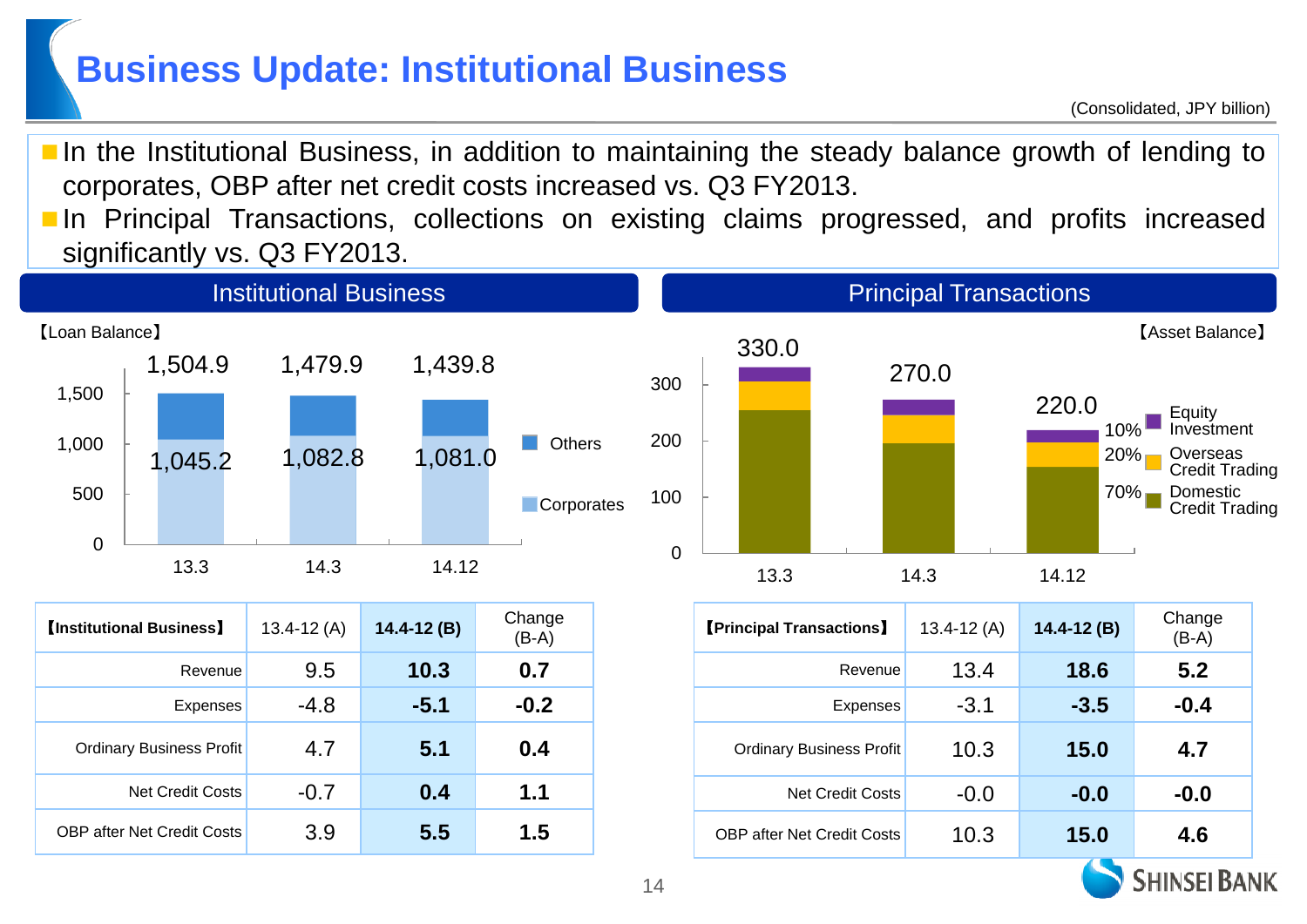### **Business Update: Institutional Business**

 Structured Finance recognized JPY4.1 billion of net credit recoveries due to progression in the disposal of NPLs in real estate finance, resulting in the recording of a in-the-black OBP after net credit costs.

■ In Specialty Finance, domestic project finance accumulated commitment grew to approx. JPY100 billion, an increase of approx. JPY70 billion versus a year ago while overseas project finance accumulated commitment grew to approx. JPY110 billion, an increase of about JPY45 billion versus a year ago.

| <b>Structured Finance Business Results</b> |             |                |                |             |
|--------------------------------------------|-------------|----------------|----------------|-------------|
|                                            | $12.4 - 12$ | $13.4 - 12(A)$ | $14.4 - 12(B)$ | Change(B-A) |
| Revenue                                    | 15.4        | 19.0           | 15.0           | $-4.0$      |
| <b>Expenses</b>                            | $-3.6$      | $-3.6$         | $-3.9$         | $-0.3$      |
| <b>Ordinary Business Profit</b>            | 11.8        | 15.3           | 11.0           | $-4.3$      |
| <b>Net Credit Costs</b>                    | $-4.6$      | 6.0            | 4.1            | $-1.9$      |
| <b>OBP after Net Credit Costs</b>          | 7.1         | 21.4           | 15.1           | $-6.3$      |



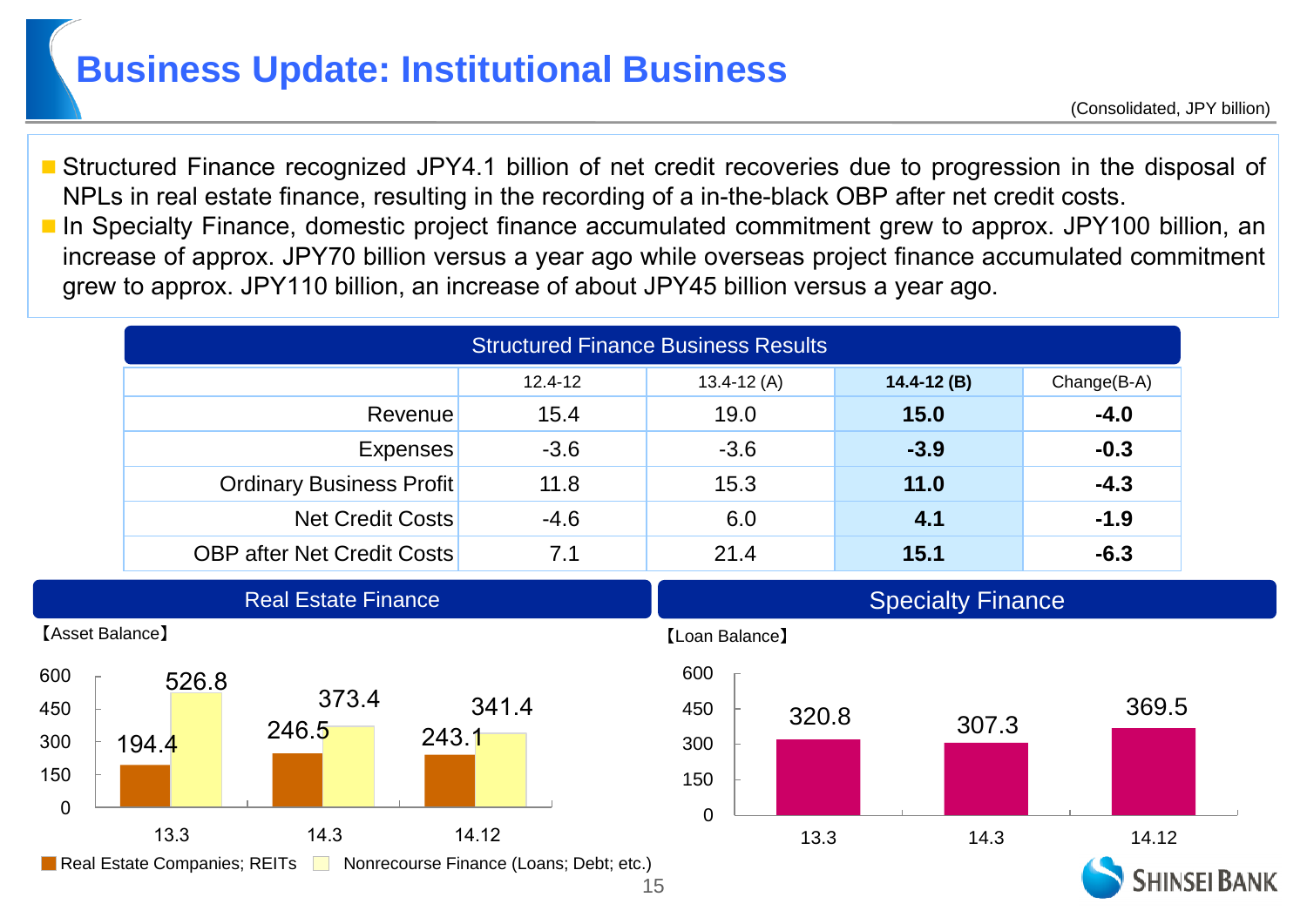# **Balance Sheet**

(Consolidated, JPY billion)

| <b>[Consolidated]</b>                                              | Mar. 31,<br>2014<br>(A) | Dec. 31,<br>2014<br>(B) | Change<br>$(B-A)$ |
|--------------------------------------------------------------------|-------------------------|-------------------------|-------------------|
| Cash and Due from<br><b>Banks</b>                                  | 1,451.4                 | 1,138.2                 | $-313.2$          |
| Loans and Bills<br><b>Discounted</b>                               | 4,319.8                 | 4,357.7                 | 37.9              |
| <b>Securities</b>                                                  | 1,557.0                 | 1,398.1                 | $-158.9$          |
| <b>Installment Receivables</b>                                     | 421.9                   | 450.6                   | 28.6              |
| <b>Customers' Liabilities for</b><br>Acceptances and<br>Guarantees | 358.4                   | 318.8                   | $-39.5$           |
| <b>Reserve for Credit</b><br>Losses                                | $-137.3$                | $-110.7$                | 26.6              |
| <b>Total Assets</b>                                                | 9,321.1                 | 9,081.4                 | $-239.6$          |
| Deposits and NCDs                                                  | 5,850.4                 | 5,622.1                 | $-228.2$          |
| <b>Borrowed Money</b>                                              | 643.4                   | 774.9                   | 131.4             |
| <b>Grey Zone Reserves</b>                                          | 208.2                   | 176.9                   | $-31.2$           |
| <b>Total Liabilities</b>                                           | 8,598.5                 | 8,346.5                 | $-252.0$          |
| <b>Shareholders' Equity</b>                                        | 665.1                   | 713.0                   | 47.9              |
| <b>Minority Interests</b>                                          | 63.6                    | 21.4                    | $-42.2$           |
| <b>Total Equity</b>                                                | 722.5                   | 734.9                   | 12.3              |

| <b>Assets</b>                                                                                                                                                                                                                         |
|---------------------------------------------------------------------------------------------------------------------------------------------------------------------------------------------------------------------------------------|
| ■ Loans and Bills Discounted<br>Total balance of loans and bills discounted increased as a result<br>of a steady increase in housing loans and the continued growth<br>of the consumer finance business loan balance.<br>■ Securities |
| As a result of the sale of Japanese government bonds as<br>atarant retas declined the coordinal polones declined due to                                                                                                               |

interest rates declined, the securities balance declined due to the reduction of the balance of Japanese government bonds declining from JPY1,126.8 billion to JPY972.8 billion.

#### **Liabilities**

#### Deposits and NCDs

 $\mathbb{R}^n$ 

Maintained a stable level of funding even as the balance of deposits and NCDs declined as yen denominated campaign time deposits made in the past reached maturity and the balance of corporate deposits was reduced.

#### Grey Zone Reserves

Grey zone reserve balance reduced by JPY31.2 billion from March 31, 2014 due to usage of reserves.

#### **Equity**

#### **Minority Interests**

Due to the exercise of call rights on JPY42.7 billion of preferred securities, minority interest balance reduced.

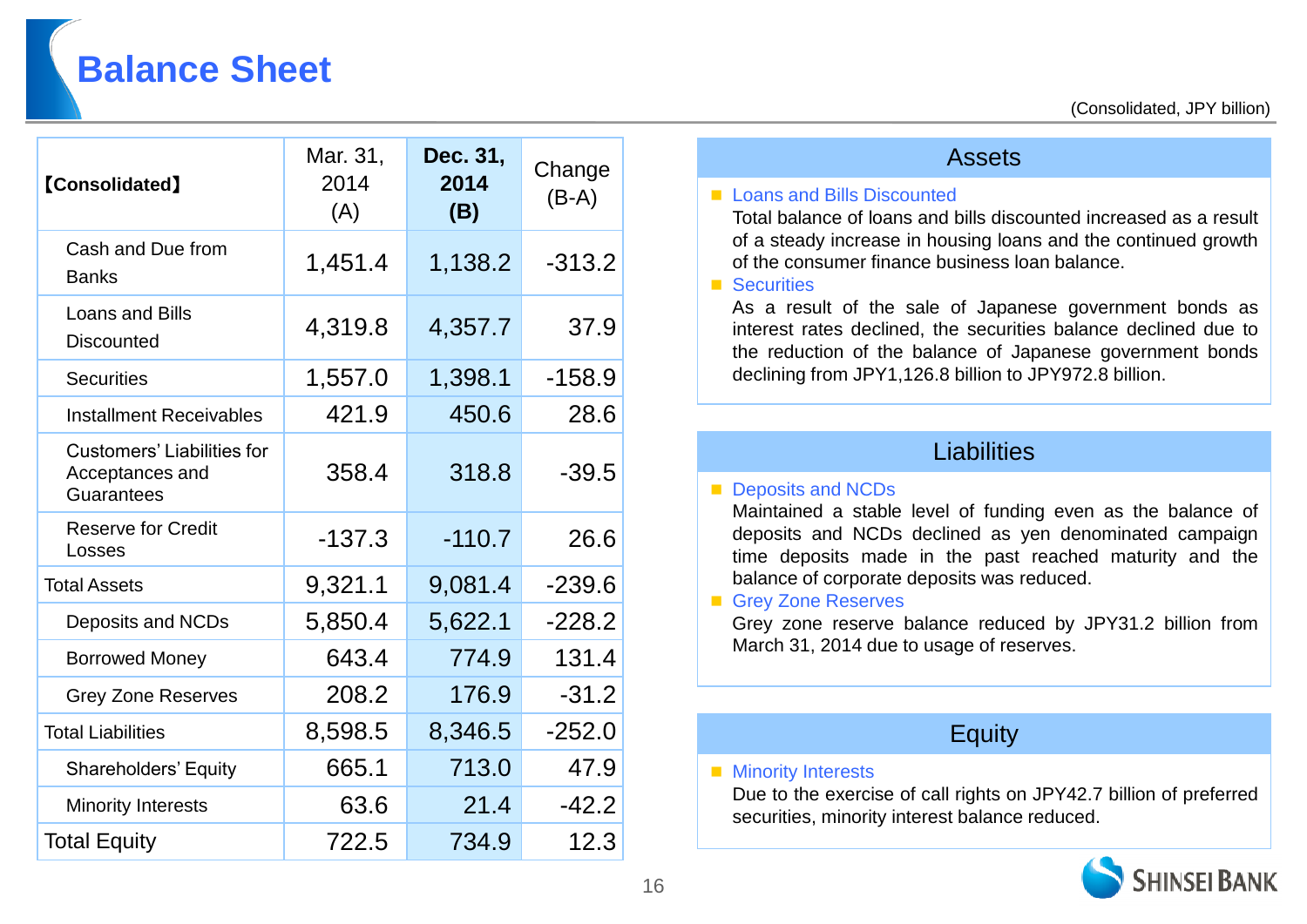### **Progression of 2nd MTMP: Second Year Dashboard**